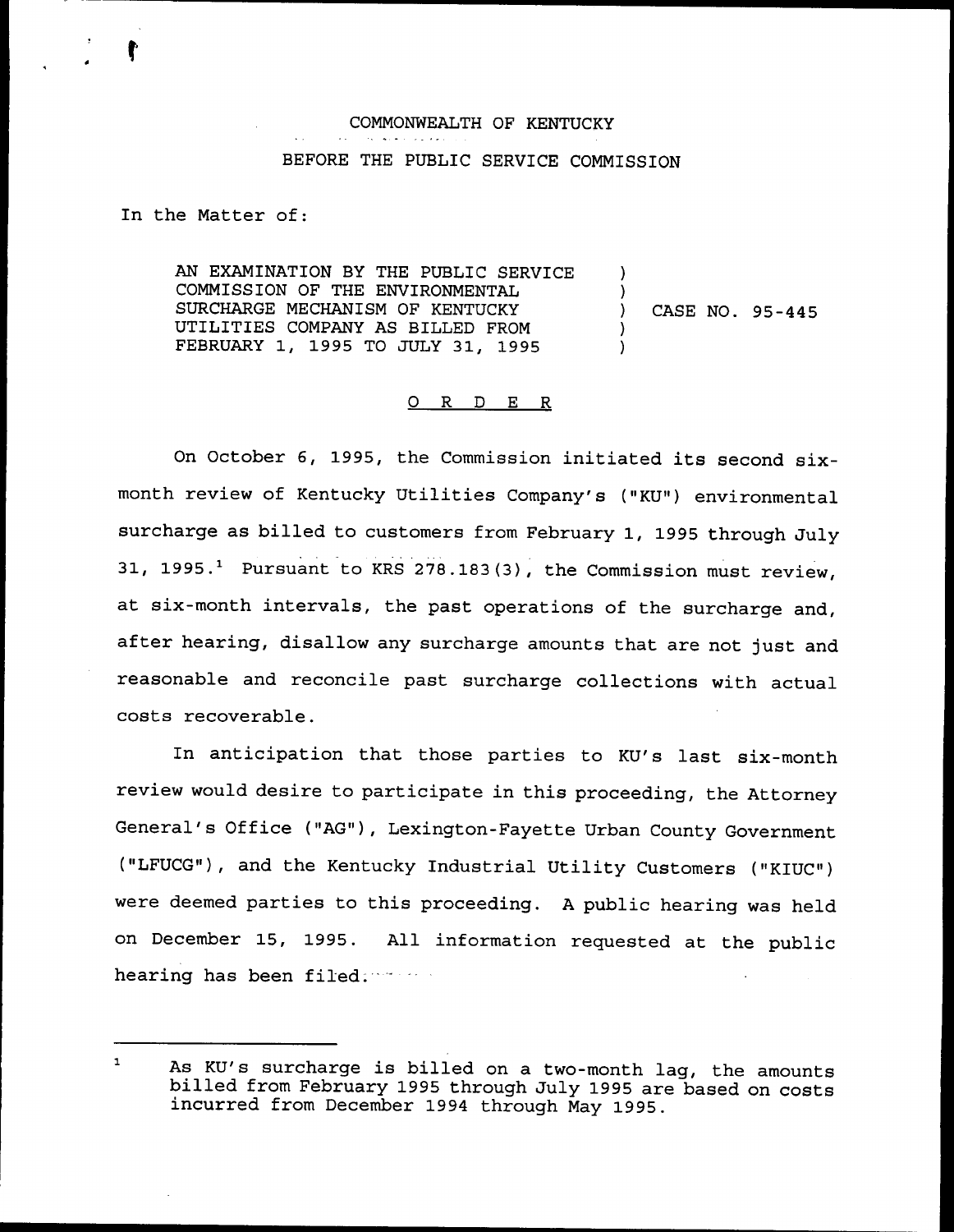#### APPEAL OF CASE NO. 93-465<sup>2</sup>

On July 28, 1995, the Franklin Circuit Court entered a judgment on the appeal of the Commission's Orders in Case No. 93- 465 establishing an environmental surcharge for KU. The Court vacated that portion of those Orders allowing KU to recover the current cost of environmental expenditures incurred before January 1, 1993, and remanded the case to the Commission. That judgment has been appealed to the Kentucky Court of Appeals by KIUC, the AG, KU, the Commission, and others.

KIUC now urges the Commission to reduce immediately KU's environmental surcharge to reflect the exclusion of the current costs of all pre-1993 environmental compliance projects. KIUC argues that the Commission need not wait until the exhaustion of appeals to implement the Court's judgment, as sound public policy dictates implementation during the appeal process. Admitting that it was unable to calculate precisely the amount of the reduction, KIUC requests that the Commission obtain the necessary information from KU. In addition, KIUC argues that the actual reduction should be returned to ratepayers with interest.

The AG and LFUCG agree with KIUC's arguments and the AG further claims that until KU posts a supersedeas bond pursuant to Civil Rule {"CR") 62, KU and the Commission must operate under the Court's judgment.

 $-2-$ 

Case No. 93-465, The Application of Kentucky Utilities Company to Assess a Surcharge Under KRS 278.183 to Recover Costs of Compliance with Environmental Requirements for Coal Combustion Wastes and By-Products, Order dated July 19, 1994.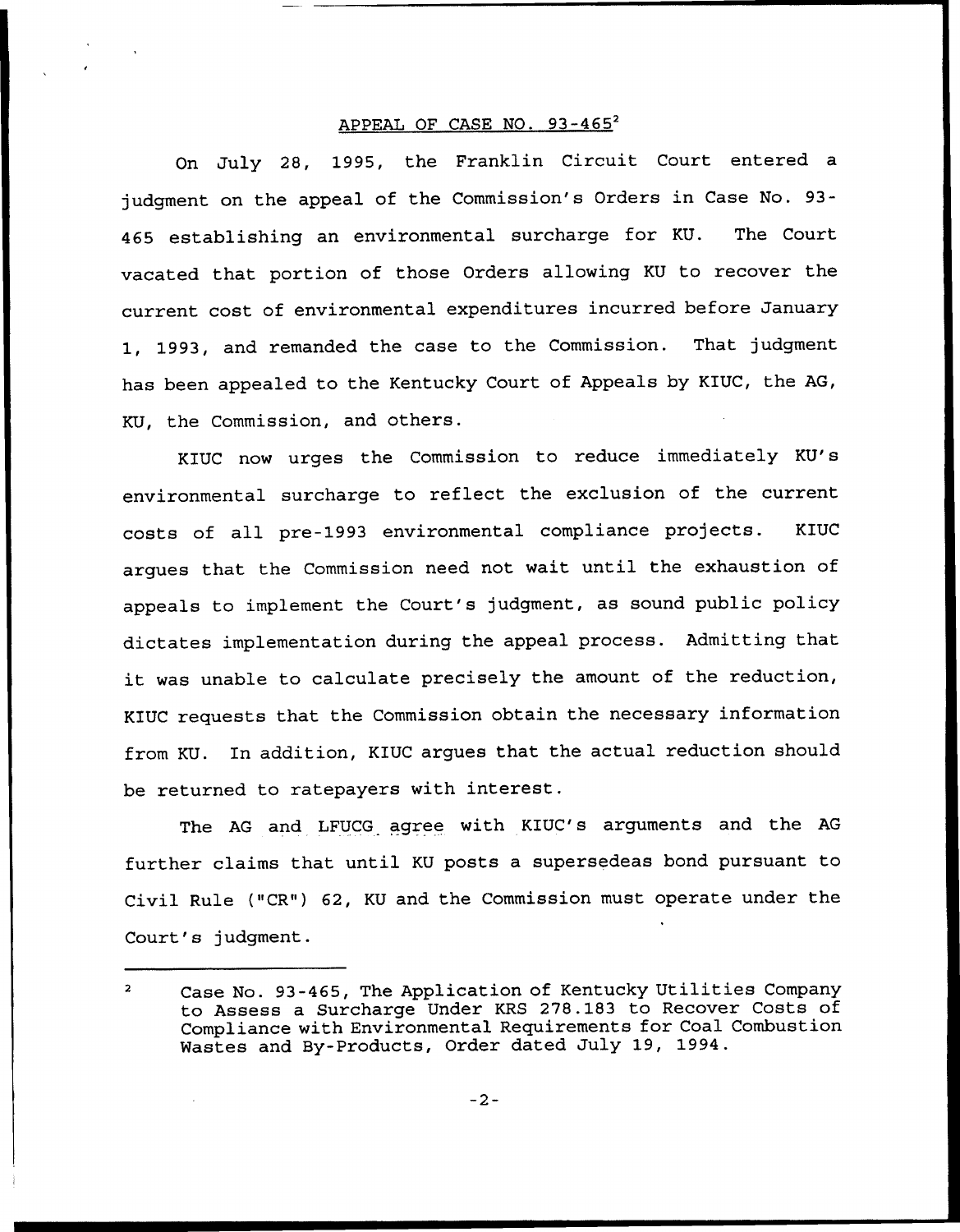KU argues that the Commission lacks jurisdiction to grant the refund requested by KIUC now because subject matter jurisdiction lies in the Kentucky Court of Appeals as a result of the appeal from the Circuit Court. KU also contends that KIUC's argument ignores the language and .legal effect of the Court's judgment remanding that case to the Commission for further findings when no such remand has yet occurred. Finally, KU argues that KIUC's requested relief is unreasonable because it would require the Commission to ignore the uncertainty caused by the numerous appeals and order KU to refund monies that may have to be recollected in the future.

The Commission finds that it cannot implement the Court's judgment until Case No. 93-465 is actually remanded. Contrary to KIUC's argument, sound public policy requires the Commission to recognize the uncertainties present during the appeal and wait until all appeals are exhausted. Further, the Commission is not persuaded by the AG's claim concerning the supersedeas bond, as no evidence has been provided in this record to establish the applicability of CR <sup>62</sup> in this case.

KU contends that the Commission's August 22, 1995 Order in Case No. 95-060<sup>3</sup> appropriately balanced the interests of ratepayers and the utility by making subject to refund all environmental surcharge revenues collected from that date pending the final

 $\sim$  . . . . . . .  $-3-$ 

 $\mathbf{a}$ Case No. 95-060, The Examination by the Public Service<br>Commission of the Environmental Surcharge Mechanism of Environmental Surcharge Mechanism of Kentucky Utilities Company as Billed from August 1, 1994 to January 31, 1995.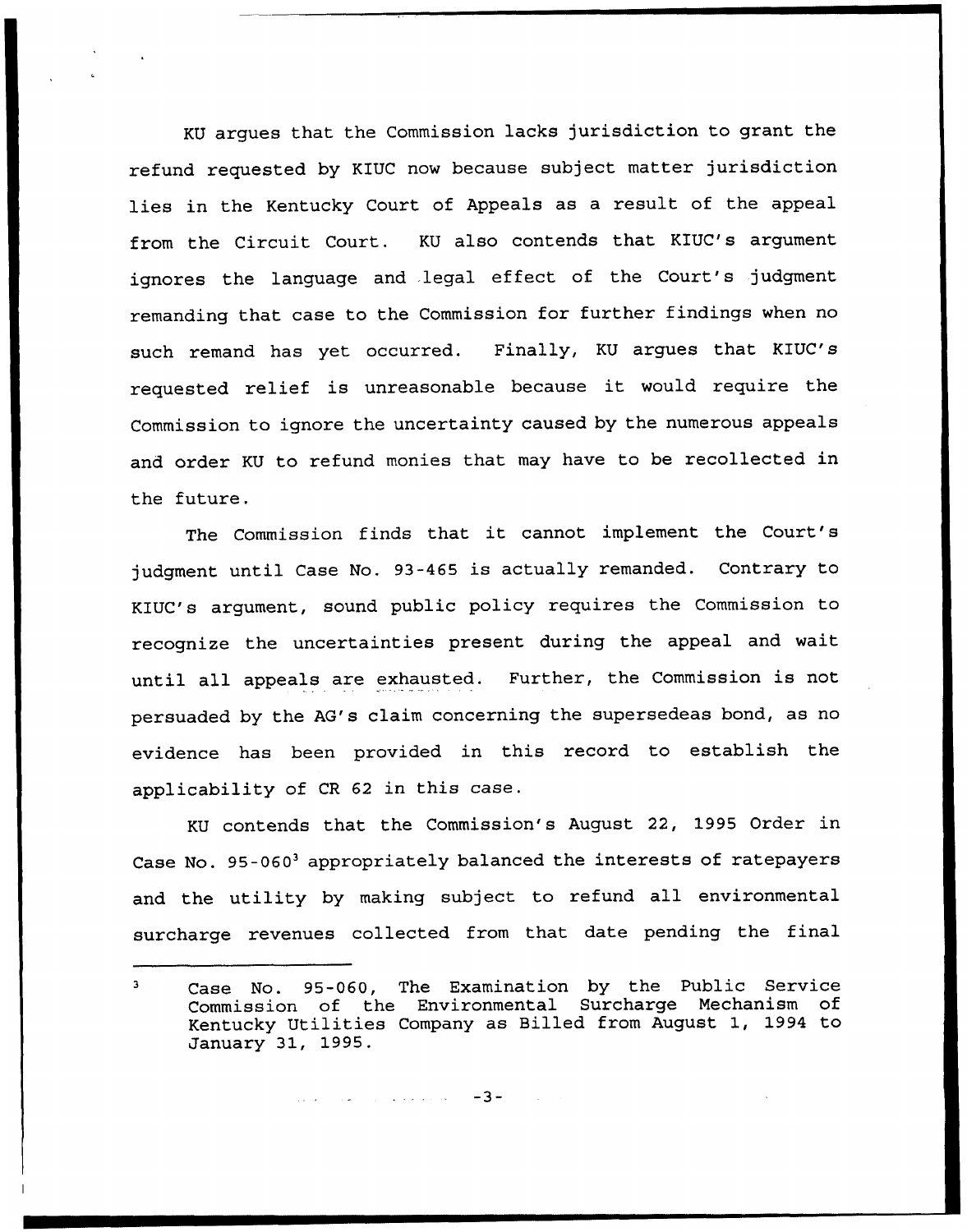determination in Case No. 93-465. In light of the continuing appeals process, the Commission believes it is appropriate to continue the subject to refund provision.

### SURCHARGE ADJUSTMENT

KU determined that for the six-month review period, it overrecovered its environmental costs by  $$532,777.^4$  No party objected to KU's calculations.

KU calculated a negative monthly correction factor of .17 percent<sup>5</sup> to be applied to the six billing months consistent with the next review period following the Commission's decision in this proceeding.<sup>6</sup> KU later modified this proposal, expressing its desire to apply the correction factor to the months remaining in the six-month billing period ending July 31, 1996 and to avoid affecting two consecutive six-month review periods.<sup>7</sup>

The Commission accepts KU's calculation of an over-recovery of \$532,777 for the six-month period under review. During the verification of KU's calculations, the Commission concluded that

Response to the Commission's Order dated October 6, 1995, Item 1, and revisions filed November 20, 1995 and December 21,<br>1995. The responses to Item 1 reflected the impact of the The responses to Item 1 reflected the impact of the ion's August 22, 1995 Order in Case No. 95-060. ES Commission's August 22, 1995 Order in Case No. 95-060. Forms 4.0, 4.1, and 4.2 were later revised to reflect corrections to the deferred income tax balances for January through May 1995. The total over-recovery for the review period was increased from  $$511,815$  to  $$532,777$ .

<sup>5</sup> Revised ES Form 4.0, filed November 20, 1995.

Willhite Direct Testimony, at 3.

 $\pmb{7}$ Response to the Commission's Order dated November 6, 1995, Items 1 and 2.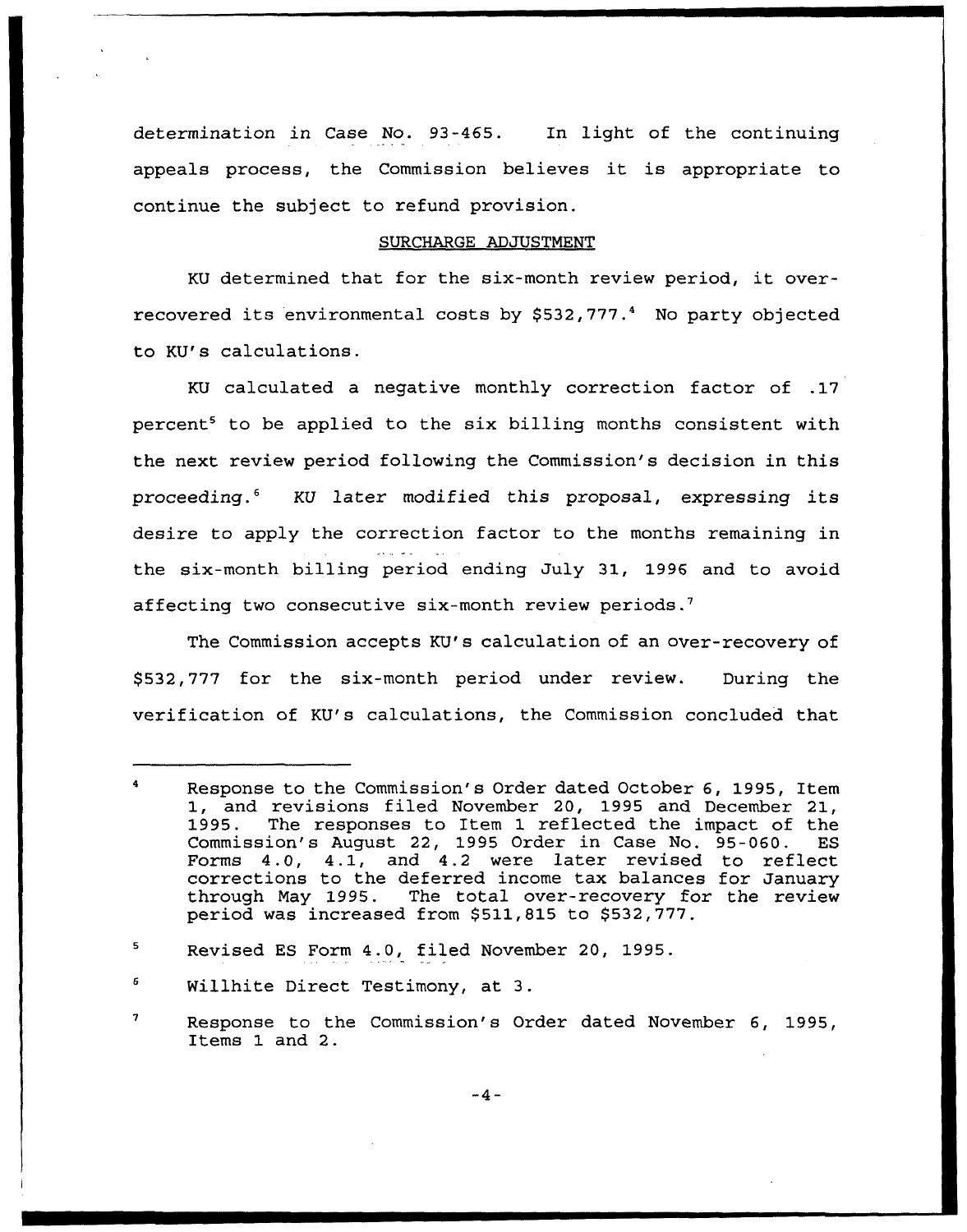the ES Form 4.0 format needs clarification. <sup>A</sup> revised ES Form 4.0, showing the calculation of the over-recovery, is included in Appendix A. The revised format should be used in future six-month reviews.

The Commission agrees with KU that, for this proceeding, the correction factor should be applied to the four months remaining in the current six-month billing period. Since the correction factor was calculated on the basis of six months, it will have to be restated to reflect four months. Using <sup>a</sup> mathematical ratio, KU's correction factor for the next four monthly surcharge billings is a negative .248 percent.<sup>8</sup> KU should include this negative correction factor on its next monthly surcharge report and continue to apply the factor through the July 1996 billing month.

IT IS THEREFORE ORDERED that:

 $\sim 10$ 

1. KU shall apply <sup>a</sup> negative correction factor of .248 percent to the environmental surcharge factors, beginning with its next monthly surcharge report and continuing through and including the July 1996 billing month.

At the hearing, KU had suggested a similar ratio-based<br>approach, see Transcript of Evidence, December 15, 1995, at  $\mathbf{a}$ 37. The calculation of the .248 percent factor is as follows: Monthly Correction Factor .16527 percent [Shown with 5 decimal places] Multiplied by <u>6</u> months Cumulative Correction Factor .99162 percent Divided by Remaining Months in Six-Month Review Period 4 months

Restated Monthly Correction Factor .24790 percent Rounded to 3 decimal places .24800 percent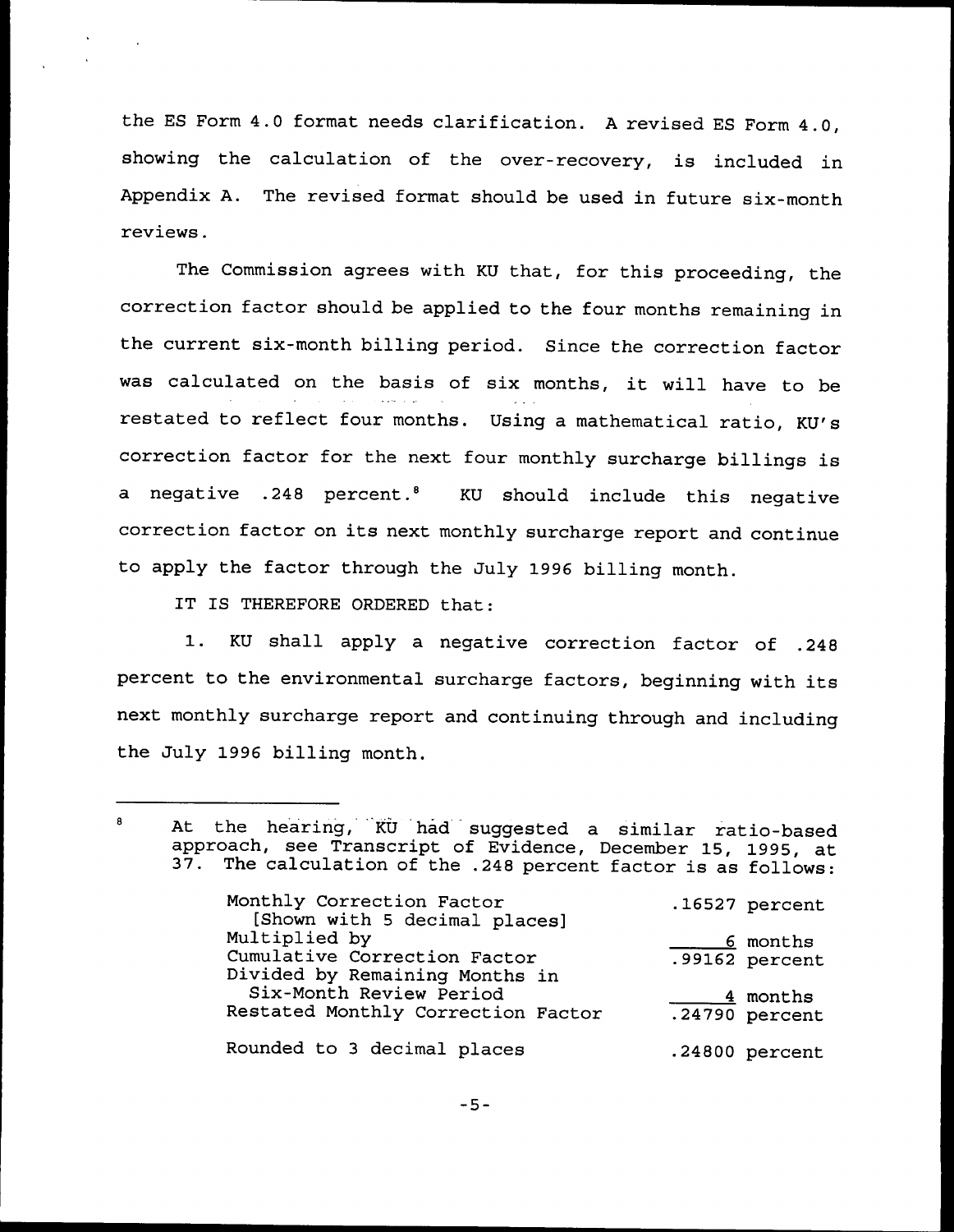2. KU's proposed correction factor is denied.

3. All surcharge revenues collected during the six-month period under review shall be subject to refund pending the final resolution of Case No. 93-465. KU shall maintain its records in <sup>a</sup> manner that will enable it, or the Commission, or any of its customers to determine the amounts to be refunded and to whom due in the event a refund is ordered.

4. The modified reporting format shown in Appendix A, shall replace the corresponding format authorized in Case No. 93-465.

5. KU shall incorporate all revisions made in this Order in the appropriate future six-month review proceedings.

Done at Frankfort, Kentucky, this 6th day of March, 1996.

PUBLIC SERVICE COMMISSION

 $The **ikman**$ Vice Chairm

Commissione

ATTEST

Executive